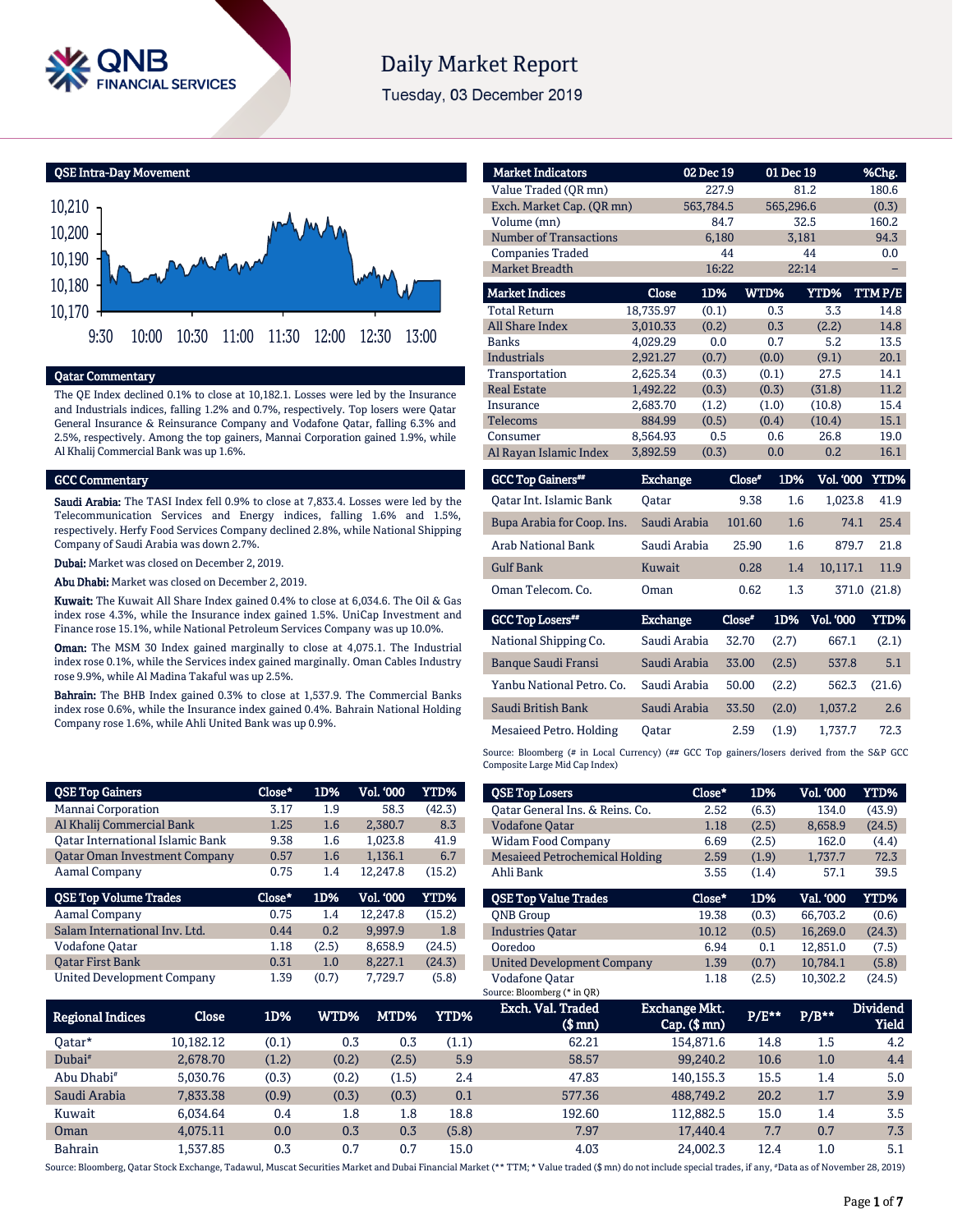#### Qatar Market Commentary

- The OE Index declined 0.1% to close at 10.182.1. The Insurance and Industrials indices led the losses. The index fell on the back of selling pressure from non-Qatari shareholders despite buying support from Qatari and GCC shareholders.
- Qatar General Insurance & Reinsurance Company and Vodafone Qatar were the top losers, falling 6.3% and 2.5%, respectively. Among the top gainers, Mannai Corporation gained 1.9%, while Al Khalij Commercial Bank was up 1.6%.
- Volume of shares traded on Monday rose by 160.2% to 84.7mn from 32.5mn on Sunday. Further, as compared to the 30-day moving average of 68.3mn, volume for the day was 24.0% higher. Aamal Company and Salam International Investment Limited were the most active stocks, contributing 14.5% and 11.8% to the total volume, respectively.

| <b>Overall Activity</b>    | Buy %* | Sell %* | Net (QR)           |
|----------------------------|--------|---------|--------------------|
| Oatari Individuals         | 15.03% | 27.03%  | (27, 363, 015, 70) |
| <b>Oatari Institutions</b> | 37.66% | 23.03%  | 33, 346, 729. 38   |
| Oatari                     | 52.69% | 50.06%  | 5,983,713.69       |
| <b>GCC</b> Individuals     | 0.30%  | 0.70%   | (914.700.38)       |
| <b>GCC</b> Institutions    | 5.84%  | 0.32%   | 12,567,241.47      |
| <b>GCC</b>                 | 6.14%  | 1.02%   | 11,652,541.09      |
| Non-Oatari Individuals     | 6.07%  | 5.87%   | 436.876.10         |
| Non-Oatari Institutions    | 35.11% | 43.04%  | (18,073,130.87)    |
| Non-Oatari                 | 41.18% | 48.91%  | (17.636.254.77)    |

Source: Qatar Stock Exchange (\* as a % of traded value)

## Global Economic Data

| Date  | Market    | <b>Source</b>                          | <b>Indicator</b>                     | Period     | Actual   | <b>Consensus</b>         | <b>Previous</b> |
|-------|-----------|----------------------------------------|--------------------------------------|------------|----------|--------------------------|-----------------|
| 12/02 | <b>US</b> | Markit                                 | Markit US Manufacturing PMI          | Nov        | 52.6     | 52.2                     | 52.2            |
| 12/02 | <b>US</b> | <b>Institute for Supply Management</b> | <b>ISM Manufacturing</b>             | <b>Nov</b> | 48.1     | 49.2                     | 48.3            |
| 12/02 | US        | <b>Institute for Supply Management</b> | <b>ISM Employment</b>                | Nov        | 46.6     | 48.2                     | 47.7            |
| 12/02 | <b>UK</b> | Markit                                 | Markit UK PMI Manufacturing SA       | <b>Nov</b> | 48.9     | 48.3                     | 48.3            |
| 12/02 | EU        | Markit                                 | Markit Eurozone Manufacturing PMI    | Nov        | 46.9     | 46.6                     | 46.6            |
| 12/02 | Germany   | Markit                                 | Markit/BME Germany Manufacturing PMI | <b>Nov</b> | 44.1     | 43.8                     | 43.8            |
| 12/02 | France    | Markit                                 | Markit France Manufacturing PMI      | Nov        | 51.7     | 51.6                     | 51.6            |
| 12/02 | Japan     | Ministry of Finance Japan              | <b>Capital Spending YoY</b>          | 302019     | 7.10%    | 5.00%                    | 1.90%           |
| 12/02 | Japan     | Ministry of Finance Japan              | Company Profits YoY                  | 302019     | $-5.30%$ | $-2.00\%$                | $-12.00\%$      |
| 12/02 | Japan     | Ministry of Finance Japan              | <b>Company Sales YoY</b>             | 302019     | $-2.60%$ | $\overline{\phantom{0}}$ | 0.40%           |
| 12/02 | China     | Markit                                 | Caixin China PMI Mfg                 | Nov        | 51.8     | 51.5                     | 51.7            |
| 12/02 | China     | Markit                                 | Caixin China PMI Mfg                 | <b>Nov</b> | 51.8     | 51.5                     | 51.7            |
| 12/02 | India     | Markit                                 | Markit India PMI Mfg                 | Nov        | 51.2     |                          | 50.6            |

Source: Bloomberg (s.a. = seasonally adjusted; n.s.a. = non-seasonally adjusted; w.d.a. = working day adjusted)

### **News** Qatar

- QNB Group receives prestigious 'Bank of the Year 2019' awards – QNB Group, the largest financial institution in the Middle East and Africa, made a significant achievement with the reception of 'Bank of the Year in Qatar', 'Bank of the Year in the Middle East', and 'Bank of the Year in Egypt' awards, during the Banker magazine's 2019 awards ceremony held recently in London. With the new titles confirming its leadership in both Qatar and the region, QNB Group have set the benchmark for excellence in banking services and products, the strong management, sound business model and strategy of the Group. QNB ALAHLI, the Group's subsidiary in Egypt, received the award in recognition of its strong financials, and the wide range of initiatives that the bank undertook over the year. (Peninsula Qatar)
- Qatar's economic outlook remains positive HE Sheikh Abdulla bin Saoud Al Thani, Governor of Qatar Central Bank (QCB) has stated that Qatar's economic outlook is positive and the growth is expected to recover significantly in the second half of 2019. "While many high frequency indicators such as Industrial Production Index (IPI), particularly manufacturing, PMI and others have shown a marked improvement in the recent period, hydrocarbon production is also slated to increase around the

end of 2019 from new project coming on stream, " the QCB's Governor said. Citing IMF report Sheikh Abdulla added that Qatar's GDP is expected to grow by 2.0% in 2019. In an interview to the Euromoney, ahead of the latest edition of Euromoney Qatar Conference, the QCB Governor noted that the contraction in Qatar's 2Q-2019 GDP growth was due to a combination of global and domestic factors. Despite supply cut by the OPEC plus group, the global economic slowdown continued to weigh on energy prices and imports of many advanced and emerging market economies. In terms of domestic factors, the expected ongoing cyclical downturn in construction sector contributed negatively to non-hydrocarbon sector growth. Sheikh Abdulla noted that the economic outlook for 2020 remains positive as number of policy measures undertaken in the recent years are expected to boost overall economic growth and business sentiments. Favorable macroeconomic fundamentals and financial stability will also provide growth enabling macroeconomic environment. The external account surplus and fiscal buffer provide the necessary macroeconomic strength in Qatar. In fact, as per the latest IMF - WEO report, Qatar's GDP growth is projected to improve to 2.8% in 2020, which would be one of the fastest in the GCC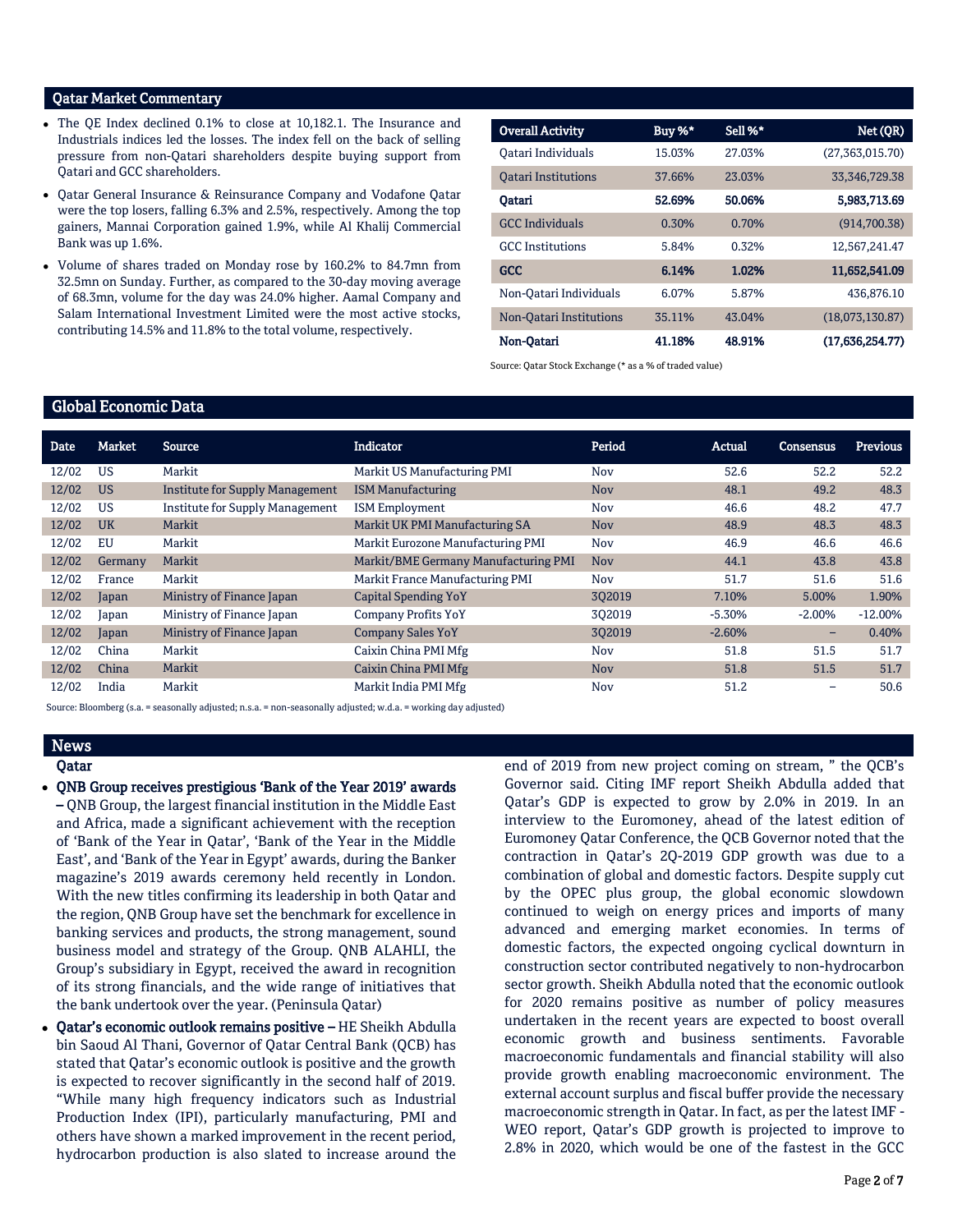region. Furthermore, he added, the economic growth is expected to be broad-based, driven by recovery in both hydrocarbon and non-hydrocarbon sector. The hydrocarbon sector is likely to grow in tandem with the planned expansion of energy production in the next few years, which itself would have a catalytic impact on non-hydrocarbon sector. At the same time, number of policy measures undertaken to help economic diversification, will boost economic growth in the non-hydrocarbon sector. (Peninsula Qatar)

- FocusEconomics: Qatar public debt to GDP set to fall to 44.5% in 2024 – Qatar's public debt as a percentage of the country's GDP will fall continuously over the next five years, from 52.9% this year to 44.5% in 2024, researcher FocusEconomics has stated in a report. The country's public debt is estimated to fall to 50.3% in 2020, 48.4% in 2021, 47.6% in 2022 and 46.1% in 2023. The country's fiscal balance as a percentage of GDP is set to rise to 4.4% in 2024 from an estimated 1.7% this year. Qatar's merchandise trade balance will scale up further and exceed \$63.9bn in 2024, the report stated. This year, FocusEconomics has projected the merchandise trade balance at nearly \$42.9bn. The current account balance (as a percentage of GDP) will be 5% in 2024 compared with 5.3% in 2019. Qatar's GDP is expected to reach \$241bn by 2024, it stated. By the year-end, GDP may total \$193bn. Qatar's economic growth in terms of nominal GDP will reach 4.8% in 2024 from 1% by the year-end. International reserves may exceed \$39bn in 2024, from the current \$36.4bn; FocusEconomics estimated it will cover 10.8 months of country's imports by then. The country's inflation, the report noted, will be 1.9% in 2024 and -0.4% this year. (Gulf-Times.com)
- QCSD registers QCB T-bills worth QR600mn for November Qatar Central Securities Depository (QCSD) stated on Monday it registered Treasury bills worth QR600mn issued by the Qatar Central Bank (QCB) in November. The terms of the bills varied from three months to nine months. The three-months bill was worth QR300mn and expiration date of February 2020. The sixmonth treasuries were worth a combined QR200mn from 20,000 issues and expires in May 2020, while the nine-month bills expire in August 2020, and had a total value of QR100mn from 10,000 issues. Meanwhile, the QCSD registered a total of 385,866 shareholders on its system as of November. A total of 55,398 of them had an associated bank account. The total number of Qatari investors registered reached 277,887 and non-Qatari investors reached a total of 155,603 as of November. The figures included both retail and institutional investors. (Qatar Tribune)
- FTSE Russell CEO: Qatari companies make great progress in ESG integration – GCC investors are showing growing appetite for ESG incorporation in capital allocation and portfolio management. In Qatar, to support the growth of sustainable capital flows, many listed companies are increasingly integrating environmental, social and governance (ESG) factors in the investment allocation, Waqas Samad, CEO of FTSE Russell and Director of the information services division at London Stock Exchange Group said yesterday. Delivering the opening speech at 'Smart Sustainability Forum', jointly organized by QSE and FTSE Russell, Samad said FTSE Russell seeks to influence, support and enable capital market

stakeholders to better incorporate ESG into their investment practices. "GCC market is making great progress in incorporation of ESG among Emerging Markets. It's a journey, it will take time and many markets help to upscale the standards and helping the development of market with continuing to engage with the market participants. The FTSE Russell can help companies to encourage incorporate climate change risk considerations into fixed income portfolios like government bonds." (Peninsula Qatar)

- ILO official: Qatar's business sector to benefit from labor law reforms – Qatar's ambitious labor reforms agenda, which has already seen several reforms, will benefit not only the country's workforce but the business sector; resulting to an expanding economy that attracts more foreign investments, Houtan Homayounpour, International Labor Organization's (ILO) Head of Project Office in Qatar has said. According to Homayounpour, who was appointed head of the ILO project in Qatar last year, the country's labor reforms are a 'win-win-win' for all, including workers, employers, and the government. "The labor reforms will attract much more foreign direct investments to Qatar. There will be more people from the international business community who will be interested in investing in Qatar. Other companies that may have been hesitant in coming to Qatar to set up shop and have partnership will no longer hesitate and will come. Also, employers will attract more highly qualified workers to come when the reforms have taken place," Homayounpour told The Peninsula on the sidelines of the recent Swiss Business Council Qatar Awards where he was the guest speaker. (Peninsula Qatar)
- Faster transition to renewable energy to impact oil exporters If the transition to renewable energy and low-carbon electricity happens faster than the energy establishment anticipates, the implications for exporters of oil and for the geopolitics of oil will be very serious, Professor Paul Stevens, Distinguished Fellow, Chatham House, said at the 10th Bosphorus Summit held recently in Istanbul. "For example, the failure of many oilexporting countries to reduce their dependence on hydrocarbon revenues and diversify their economies will leave them extremely vulnerable to reduced oil and gas demand in their main markets." Professor Stevens was addressing one of the two panel sessions hosted by Qatar-based leading energy and sustainable development think tank Al-Attiyah Foundation, at the summit. Professor Steven's views reflect those outlined in a report released by the UN Intergovernmental Panel on Climate Change (IPCC), in October 2018, which affirmed that a huge transformation of the energy sector will be required. An average investment of \$3tn a year will be needed, in the next 30-years, to transform the world energy systems, according to the report. It is expected that much of the investment will involve shifting money away from fossil fuel systems and clean energy investments must overtake fossil fuel investments by around 2025. Since energy is crucial to the production of almost all goods and services of the modern world; and is a dominant contributor to climate change, accounting for 60% of total global greenhouse gas emissions, the challenge to reduce such emissions is immense. (Qatar Tribune)

# International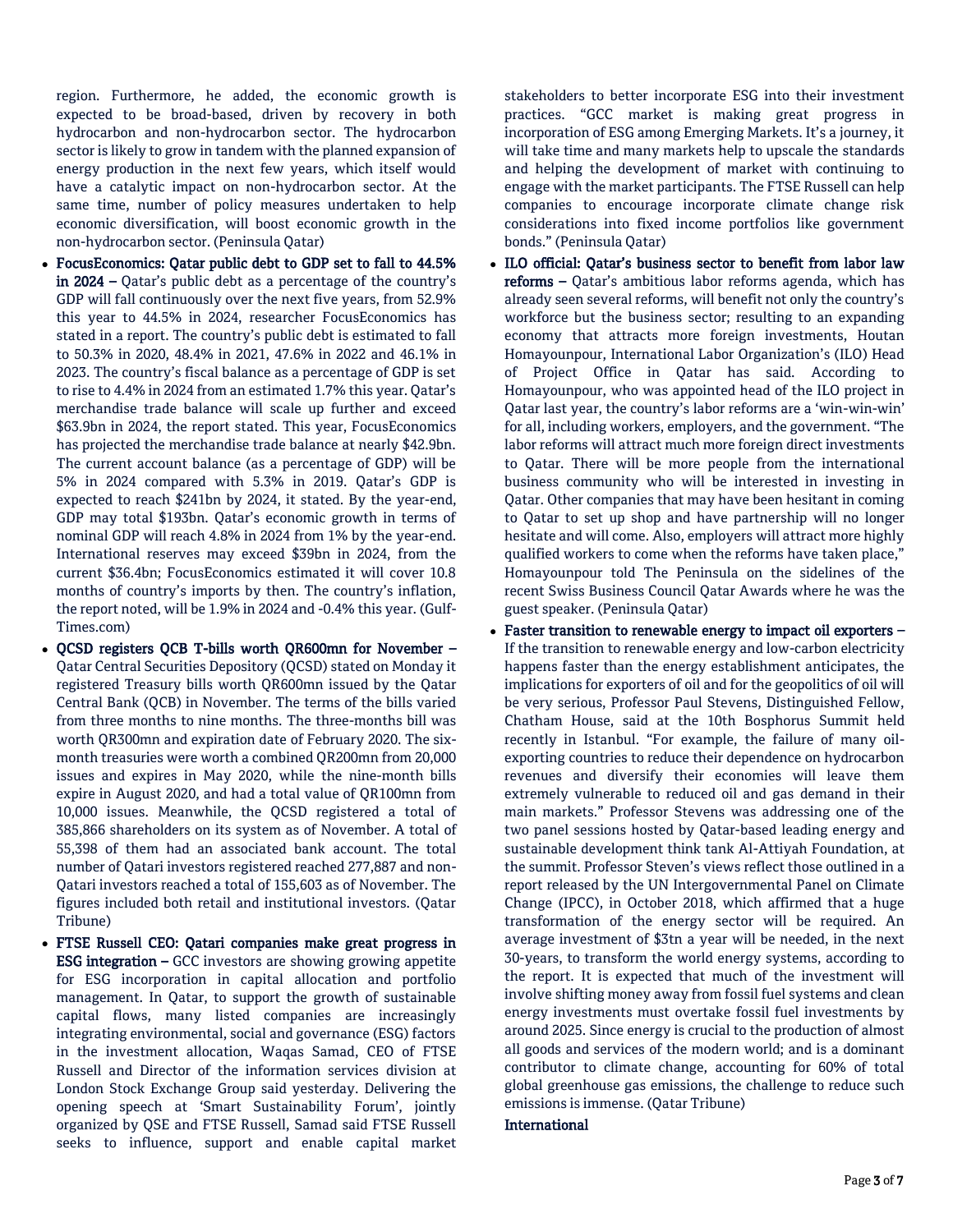- US manufacturing contracts further, tempers economic growth hopes – US factory activity contracted for a fourth straight month in November as new orders slumped back to around their lowest level since 2012, while construction spending fell in October, tempering optimism over the economy that had been fanned by a recent run of upbeat reports. The data on Monday led the Federal Reserve Bank of Atlanta to slash its GDP estimate for the fourth quarter. The Atlanta Fed had only last Wednesday boosted its growth estimate by whopping 1.3% percentage points in the wake of encouraging news, including a sharp drop in the goods trade deficit in October and a strong rebound in a proxy of business spending on equipment. The Institute for Supply Management (ISM) stated its index of national factory activity dropped 0.2 point to a reading of 48.1 last month. A reading below 50 indicates contraction in the manufacturing sector, which accounts for 11% of the US economy. Economists polled by Reuters had forecasted the index rising to 49.2 in November from 48.3 in the prior month. Though the ISM stated business sentiment had improved relative to October, likely as the United States and China inched towards a partial trade deal, November's reading marked the fourth straight month that the index remained below the 50 threshold. The ISM index remains above the 42.9 level, which is associated with a recession in the broader economy. The ISM's forward-looking new orders sub-index tumbled 1.9 points to a reading of 47.2 last month, matching July's reading, which was the lowest since June 2012. A measure of export orders dropped 2.5 points to a reading of 47.9. (Reuters)
- Trump's tariff ambush risks pushing Brazil closer to China US President Donald Trump's surprise decision to slap metals tariffs on Brazil is a blow to President Jair Bolsonaro's aim of forging closer ties with Washington and could push Latin America's No. 1 economy closer to Trump's top trade foe - China. Earlier on Monday, Trump said he will impose tariffs on US steel and aluminium imports from Brazil and Argentina, catching the two South American countries off guard and prompting them to seek explanations. Bolsonaro strode to victory last year as the "Trump of the Tropics," threatening to slash China's growing footprint in his country's economy. Once in office, he doubled down on Trump but also held back on bashing Beijing in favor of a more pragmatic approach with China, Brazil's top trade partner. Increasingly, it seems, only one of those strategies worked. Trump's latest tariff announcement suggests Bolsonaro's US overtures have fallen on deaf ears. By contrast, Bolsonaro's once-acrimonious relationship with Beijing has softened and is yielding tangible results, with China buying ever more Brazilian meat and even coming to the rescue of its troubled deep-water oil auction last month. Analysts said Trump's repeated snubs of Bolsonaro could push Brazil back toward the more long-term, consistent and drama-free embrace of China. (Reuters)
- PMI: UK manufacturers cut jobs at fastest rate since 2012 British manufacturers cut jobs last month at the fastest rate since 2012, a survey showed on Monday, as pressures from Brexit and a global trade slowdown caused the sector's longest decline since the financial crisis. The IHS Markit/CIPS manufacturing Purchasing Managers' Index (PMI) sank to 48.9 in November from 49.6 in October, a slightly smaller decline than an initial flash estimate of 48.3. But the PMI stuck below

the 50 level that divides growth from contraction for a seventh consecutive month, the longest such run since 2009, as the country headed for an early election on December 12 intended to end a parliamentary logjam over Brexit. Britain's economy has slowed since the referendum decision in June 2016 to leave the European Union, with manufacturing especially hard hit due to concerns about disruption to supply chains, on top of pressures from the US-China trade war. Britain faced the risk of leaving the EU without a transition deal on October 31, prompting many manufacturers to build up emergency stocks of raw materials, before a last-minute delay until January 31. In November, factories reduced stocks at the fastest rate since June 2018, weighing on overall demand, the PMI showed. The PMI's employment component sank to 46.8 from 47.1, representing the biggest loss of jobs since 2012, though less of a fall than in the flash estimate. Although the unemployment rate is its lowest since 1975, official figures have shown that British employers in the third quarter cut jobs by the most for any quarter in the past four years. Monday's data suggest this risks continuing. Manufacturing makes up around 10% of Britain's economy. In the third quarter output in the sector fell by 1.4% from a year earlier, while growth in the economy as a whole slowed to 1.0%, its weakest since 2010. (Reuters)

- UK public inflation expectations dip in November The British public's expectations for inflation over the next 12 months fell to their lowest level since June, a survey by polling company YouGov for US bank Citi showed on Monday. Year-ahead inflation expectations edged down to 2.6%, returning to the average level since the Brexit referendum in 2016, from 2.7% in October, while those for the next five to 10 years also dipped to 3.0% from 3.1%. YouGov conducted the poll of 2,037 people on November 25 and 26. (Reuters)
- PMI: Eurozone factory activity shrank in November but worst may be over – Eurozone manufacturing activity contracted for a 10th straight month in November although the bloc's battered factories may have turned a corner as forward-looking indicators in Monday's survey appear to have passed a nadir. IHS Markit's final manufacturing Purchasing Managers' Index (PMI) has been below the 50 mark separating growth from contraction since February, but at 46.9 it was above October's 45.9 and higher than a preliminary estimate of 46.6. An index measuring output, which feeds into a composite PMI due on Wednesday that is seen as a good gauge of economic health, rose to 47.4 from 46.6. New orders, employment, raw materials purchases and backlogs of work all declined at a shallower rate, while optimism staged its biggest one-month bounce in over six years. The future output index leapt to 55.3 from 51.9. (Reuters)
- German manufacturing contraction eases in November Germany's export-dependent manufacturing sector contracted at a slower pace for the second month in a row in November, a survey showed on Monday, as companies sounded optimistic about their future business. IHS Markit's Purchasing Managers' Index (PMI) for manufacturing, which accounts for about a fifth of the economy, rose slightly for the second consecutive month to a five-month high reading of 44.1. The figure was higher than a flash reading of 43.8 but remained below the 50.0 mark separating growth from contraction for the 11th month in a row. With sales abroad hit by a worsening trade climate, a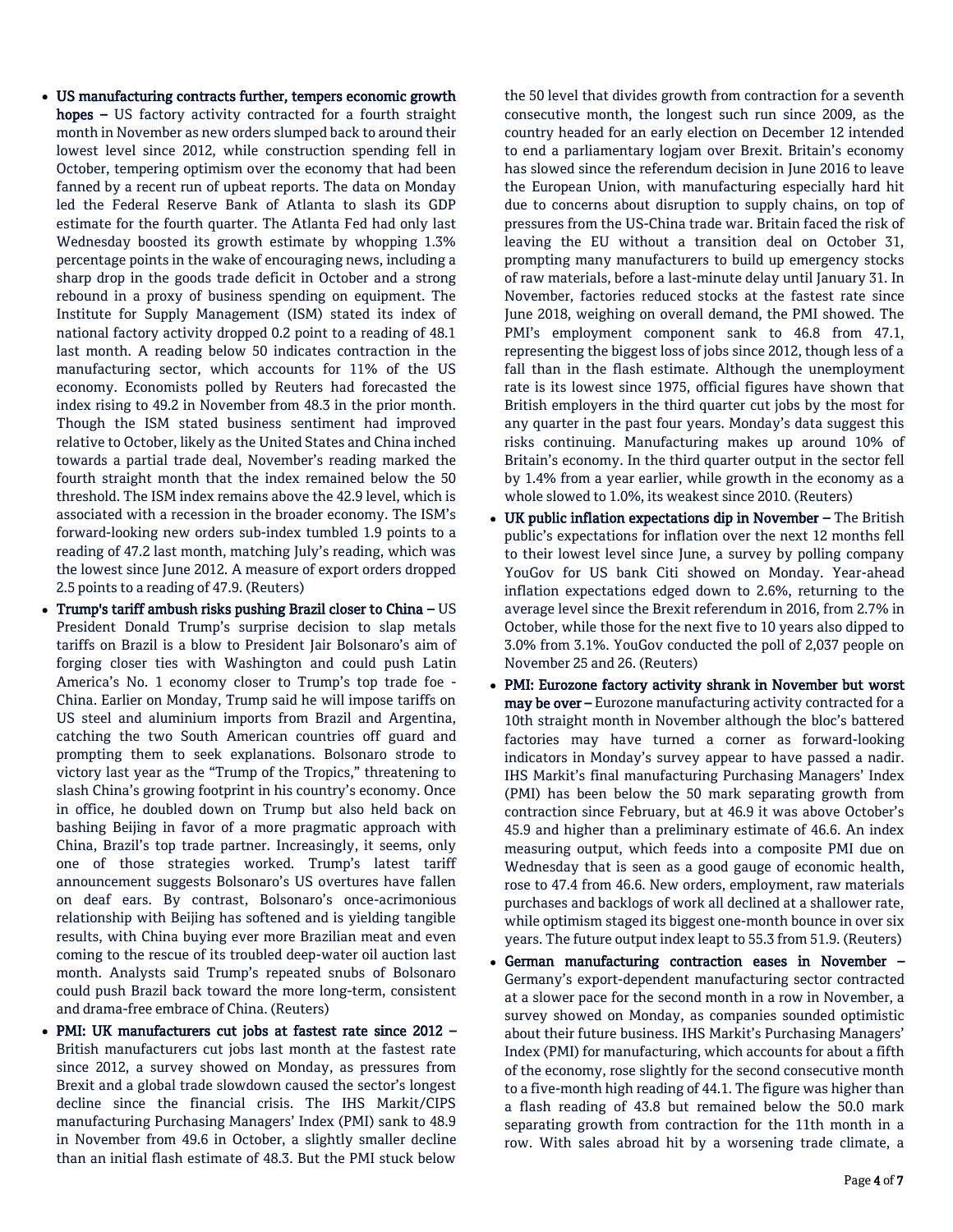global economic slowdown and an increasingly chaotic run-up to Brexit, the bulk of Germany's growth momentum is being generated domestically, leaving it exposed to any weakening of the jobs market. (Reuters)

 PMI: French manufacturing at five-month high in November – French manufacturers saw business pick up at the fastest pace in five months in November, underpinned by improving client demand, a survey showed on Monday. Data compiler IHS Markit said its Purchasing Managers' Index (PMI) for the manufacturing sector rose to 51.7 from 50.7 in October, marginally better than a preliminary reading of 51.6. The improvement not only brought the index further from the 50 point threshold between an expansion and a contraction in activity but it was the highest reading since last June. A breakdown of the data showed that the flow of new orders returned to growth in November after falling for two months in a sign of firm client demand. France increasingly stands out for the strength of its manufacturing sector, boosted by relatively strong demand at home and much less exposed to international trade than export-dependent Germany. (Reuters)

#### Regional

- Iran says it continues to sell oil despite US sanctions Iran continues to sell its oil despite US sanctions on Tehran's oil exports, the country's Vice President Eshaq Jahangiri was quoted on Monday as saying by state TV, adding that Washington's maximum pressure on Tehran had failed. "Despite America's pressure and its imposed sanctions on our oil exports, we still continue to sell our oil by using other means, when even friendly countries have stopped purchasing our crude fearing America's penalties," Jahangiri said. (Reuters)
- Saudi exchange to limit Saudi Aramco index weighting with cap – Saudi Arabia's Tadawul has introduced an equity index cap of 15% which is set to address concerns over the weighting oil giant Saudi Aramco will have when it lists on the exchange. State-owned oil firm Saudi Aramco is expected to list 1.5% of its shares this month in a deal which could raise more than \$25bn and top the record IPO of Chinese retailer Alibaba on the New York Stock Exchange in 2014. The Saudi Aramco IPO is seen as a test for the Saudi exchange, where the largest listing so far has been worth \$6bn. "Any constituent whose index weight reaches or exceeds the threshold will be capped in accordance with the set limit," Tadawul stated in a statement on Monday. The move is part of a broader update of Tadawul's index methodology, including a revision of the free float shares calculation methodology for shares owned by government entities. Tadawul's CEO, Khalid Al Hussan said, "The new measures will ensure more balanced indices, which will accurately represent the movement of the market, enhance disclosures and transparency and minimize securities' dominance." Tadawul also stated it has applied a new 'Fast Entry' rule allowing shares of IPOs to be included in the allshare equity index at the close of the fifth trading day. (Zawya)
- Saudi Aramco IPO institutional tranche more than twice oversubscribed – Institutional investors have put in SR144.1bn worth of bids for Saudi Aramco's planned IPO, equivalent to more than twice the number of shares on sale, financial advisers for the IPO stated on Monday. The institutional bookbuilding began on November 17 and investors have until

December 4 to place orders. Saudi Aramco plans to sell 1.5% of its shares, in a deal which could raise up to \$25.6bn. The Saudi oil giant has received subscription orders from institutional buyers for around 4.6bn of shares so far, Samba Capital, NCB Capital and HSBC Saudi Arabia stated. (Reuters)

- Saudi Arabia wants OPEC+ to deepen oil cuts amid Saudi Aramco IPO – OPEC and its allies plan to deepen oil cuts and have the deal in place so it runs at least until June 2020 as Saudi Arabia wants to deliver a positive surprise to the market before the listing of Saudi Aramco, according sources. The deal being discussed by the OPEC and other producers, known as OPEC+, would be to add at least 400,000 barrels per day (bpd) to the existing cuts of 1.2mn bpd. The existing deal expires in March. (Zawya)
- Saudi Arabia raises January OSPs for Arab light crude to Asia Saudi Arabia has raised its January official selling price (OSP) for its Arab Light crude oil for Asian customers by \$0.30 a barrel versus December to a premium of \$3.70 per barrel to the Oman/Dubai average, Saudi Aramco stated on Monday. Saudi Arabia reduced its January Arab Light OSP for customers in Northwest Europe, setting it at a discount of \$1.85 a barrel to ICE Brent, down \$1.80 a barrel from December. The OSP for Arab Light to the US was unchanged in January versus December at a premium of \$3.35 a barrel to the Argus Sour Crude Index. (Reuters)
- SAMA prepares payment system project The Saudi Arabian Monetary Authority (SAMA) has launched the draft for payment system and services in the Kingdom. The authority has called upon the general public to give their comments and views on the project as of December 1, in order to enhance the principle of transparency and participation, according to a statement by SAMA. Aiming to develop a regulatory framework for the payment infrastructure to keep pace with developments in the field of payments, the system is set to raise the level of efficiency and flexibility of financial transactions, and promote innovation in financial services in accordance with international standards and ensure the financial sector's stability and fairness transactions. The project comes in line with efforts to realize the aspirations of the Saudi Vision 2030. (Zawya)
- Bloomberg: Saudi Arabia's November exports drop on lower Chinese flows – Observed crude exports from Saudi Arabia slumped to 6.63mn bpd (barrels per day) in November as compared with revised 7.31m bpd in October, due to as shipments to China, the US and Egypt declined, according to vessel-tracking data compiled by Bloomberg. (Bloomberg)
- UAE exports 32.24mn crude oil barrels to Japan in October Japan has imported 32.24mn barrels of crude oil from the UAE during October 2019, according to data released by the Agency of Energy and Natural Resource in Tokyo. This amount accounts for 37.6% of Japan's total oil imports and represents the highest amount from one country in October, according to Emirates News Agency (WAM). Meanwhile, oil imported by Japan from Arab countries accounted for 79.15 barrels or 92.4% of Japan's petroleum needs last month, while crude oil provided around 35% of the energy needed to generate the third biggest economy in the world, according to the ministry. The UAE's exports of crude and condensates dropped MoM as a stronger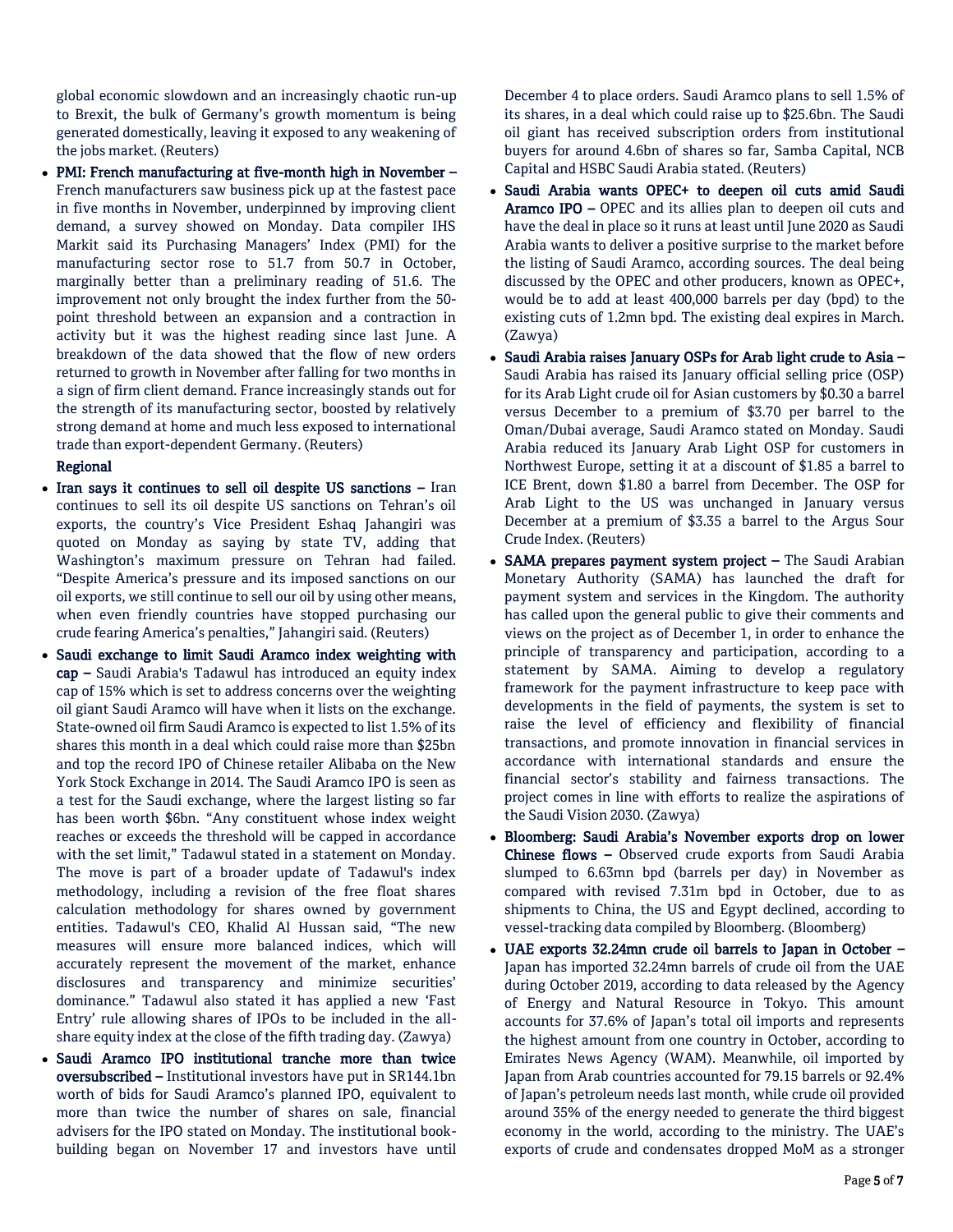pull from India and China failed to fully offset a sharp decline in flows to Japan, tanker-tracking data compiled by Bloomberg showed. The observed flows dipped to 2.92mn bpd in November, compared with revised 3.07mn bpd in previous month. Shipments to Japan, the biggest buyer of Emirati oil, declined to the lowest since March; exports to Malaysia, Thailand, Pakistan, Taiwan and South Africa also dropped. The monthly exports dropped YoY in November for the first time since March. (Zawya, Bloomberg)

- Abu Dhabi-based hospital operator VPS to consider a minority stake sale – VPS Healthcare LLC (VPS), the Middle Eastern hospital operator, is considering selling a minority stake after shelving a planned London IPO, according to sources. The Abu Dhabi-based company is working with investment bank EFG-Hermes Holding to gauge interest from investors, the people said, asking not to be identified as the matter is private. VPS operates about 20 hospitals and more than 125 medical centers. The firm was earlier working with Rothschild & Co. on preparations for a potential London IPO this year, Bloomberg News has reported. It later put the plan on hold due to uncertainty surrounding Brexit and started evaluating a share sale in another market like the U.S. or Singapore, sources added. (Bloomberg)
- Kuwait bourse offering oversubscribed by more than 8.5 times The Kuwait Capital Market Authority (CMA) stated on Monday the sale of its stake in the local bourse to Kuwaiti citizens was more than 8.5 times oversubscribed. "The CMA has now completed the privatization of Boursa Kuwait. The 50% public offering was preceded by the successful sale of 44% of the company to strategic investors in February 2019," it stated. The remaining 6% is owned by Kuwait's Public Institution for Social Security, it stated, adding that the offering was the last stage of the company's privatization process. (Reuters)
- Kuwait to invest as much as \$1bn in Saudi Aramco's IPO Kuwaiti government will invest as much as \$1bn in the IPO of Saudi Aramco as the Kingdom asks regional allies to bolster the record share sale, according to sources. The Kuwait Investment Authority had been reluctant to commit significant funds to the IPO, but was told by the government that a stake was in the country's strategic interest. Kuwait's decision follows Abu Dhabi, which has decided to invest \$1.5bn in Saudi Aramco, sources added. (Bloomberg)
- Aluminium Bahrain refinances \$1.5bn syndicated loan Aluminium Bahrain refinanced \$1.5bn syndicated loan facility, the company stated. The senior-unsecured facility has an interest margin of 300 basis points per year over Libor, which has two tranches, including Islamic part with eight year tenor period. Principal amount will be repaid in 16 semi-annual installments; includes 6-month grace period. (Bloomberg)
- Bahrain consumer price index up 1.9% in October Bahrain's all item price index increased by 1.9% in October, compared to the same month in 2018, the Kingdom's Information & eGovernment Authority (iGA) stated in its latest Consumer Price Index. This 12-month change was higher than the 12 month change recorded in September 2019 (+1.2%) and higher than 12-month change recorded in August 2019 (+1.3%). The most notable change in October 2019 was in the food and nonalcoholic beverages category, which saw an increase in prices

by +4.3%; mainly due to the increase in fish and seafood prices (25.5%) followed by the price of vegetables (15.1%). Compared with the previous month, the October 2019 CPI increased by 0.6%, reaching 100.5 points (April 2019 = 100). (Zawya)

- Bahrain property registration fee exemption move rejected  $-A$ proposal that would have seen citizens exempt from paying a one-time registration fee on their property was rejected by the Shura Council amid a heated discussion about justice and fairness. Under the proposed amendments to the 2013 Real Estate Registration Law, approved by parliament, citizens registering their property for the first time at the Survey and Land Registration Bureau (SLRB) would be exempt from paying two per cent of the property's worth as a registration fee. According to a report by the Public Utilities and Environment Affairs Committee, which urged the council to reject the proposal, the financial and economic affairs committee found the exemption would negatively impact the national budget, even if limited and slight. (Zawya)
- Bahrain sells BHD70mn 91-day bills at a yield of 2.58% Bahrain sold BHD70mn of bills due Mar 4, 2020. The bills were sold at a price of 99.353, have a yield of 2.58% and will settle on December 4. (Bloomberg)
- Kuwait Finance House gets Central Bank of Bahrain's approval for Ahli United Bank purchase - Kuwait Finance House has received an approval from the Central Bank of Bahrain to move forward with the proposed acquisition transaction with Ahli United Bank. (Bahrain Bourse)
- Ahli United Bank sells 2mn treasury shares Ahli United Bank announced that on December 1, 2019 it sold 2mn treasury shares on Bahrain Bourse, reducing the total holding of treasury shares from 19,649,939 to 17,649,939 i.e. 0.20% of issued share capital. (Bahrain Bourse)